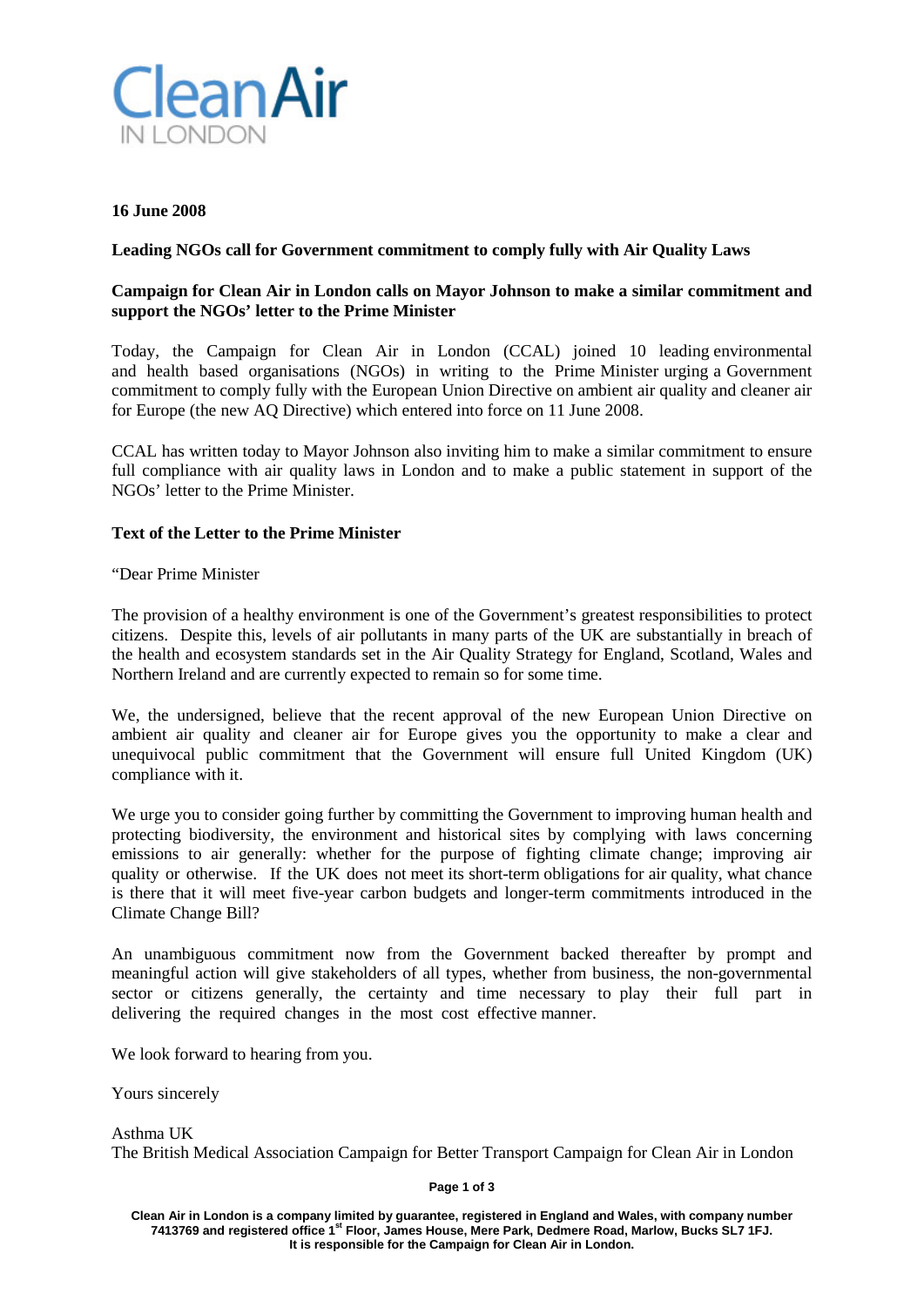

The Environmental Industries Commission Environmental Protection UK Green Alliance The Royal Environmental Health Institute of Scotland **Sustrans** The UK Public Health Association WWF-UK

# **Quote from the Campaign for Clean Air in London:**

Simon Birkett, Principal Contact of the Campaign for Clean Air in London, said:

"The new European Union Directive on air quality sets a robust framework to move Europe towards meeting World Health Organisation (WHO) recommended standards of air quality.

"The Directive would not be needed if the UK Government had shown the political will necessary to achieve, on its own, WHO recommended air quality standards and comply with earlier, similar, Directives going back to 1999.

"With the Government in 'denial' about the UK's serious air quality problems, Londoners and others will depend on the European Commission enforcing rigorously the new air quality laws.

"London will depend too on Mayor Johnson showing soon how he will improve urgently London's air quality. CCAL has therefore invited Mayor Johnson to make a similar commitment to ensure full compliance with air quality laws in London and to make a public statement in support of the NGOs' letter to the Prime Minister."

### **Contact:**

### **Campaign for Clean Air in London**

Simon Birkett, Principal Contact Email: [clearairinlondon-media@yahoo.co.uk](mailto:clearairinlondon-media@yahoo.co.uk)

### **Notes for Editors:**

- 1. The purpose of the cross-party Campaign for Clean Air in London is to achieve urgently and sustainably at least World Health Organisation recommended standards of air quality throughout London. See [www.cleanairinlondon.org](http://www.cleanairinlondon.org/)
- 2. The new EU Directive came into force on 11 June 2008. It will merge and streamline four existing EU directives and a Council Decision in a single text to become Europe's main air quality legislation for 12 regulated pollutants including nitrogen dioxide  $(NO<sub>2</sub>)$ , ground-level ozone  $(O<sub>3</sub>)$ , particulate matter  $(PM<sub>1</sub>(O))$  and sulphur dioxide  $(SO<sub>2</sub>)$  while setting new objectives for fine particulate matter (PM2.5). It will modernise reporting provisions and provide a framework to address breaches of air quality laws that have taken place since 2005, which were set in legislation in 1999, for which no time extensions were allowed.

**Clean Air in London is a company limited by guarantee, registered in England and Wales, with company number 7413769 and registered office 1st Floor, James House, Mere Park, Dedmere Road, Marlow, Bucks SL7 1FJ. It is responsible for the Campaign for Clean Air in London.**